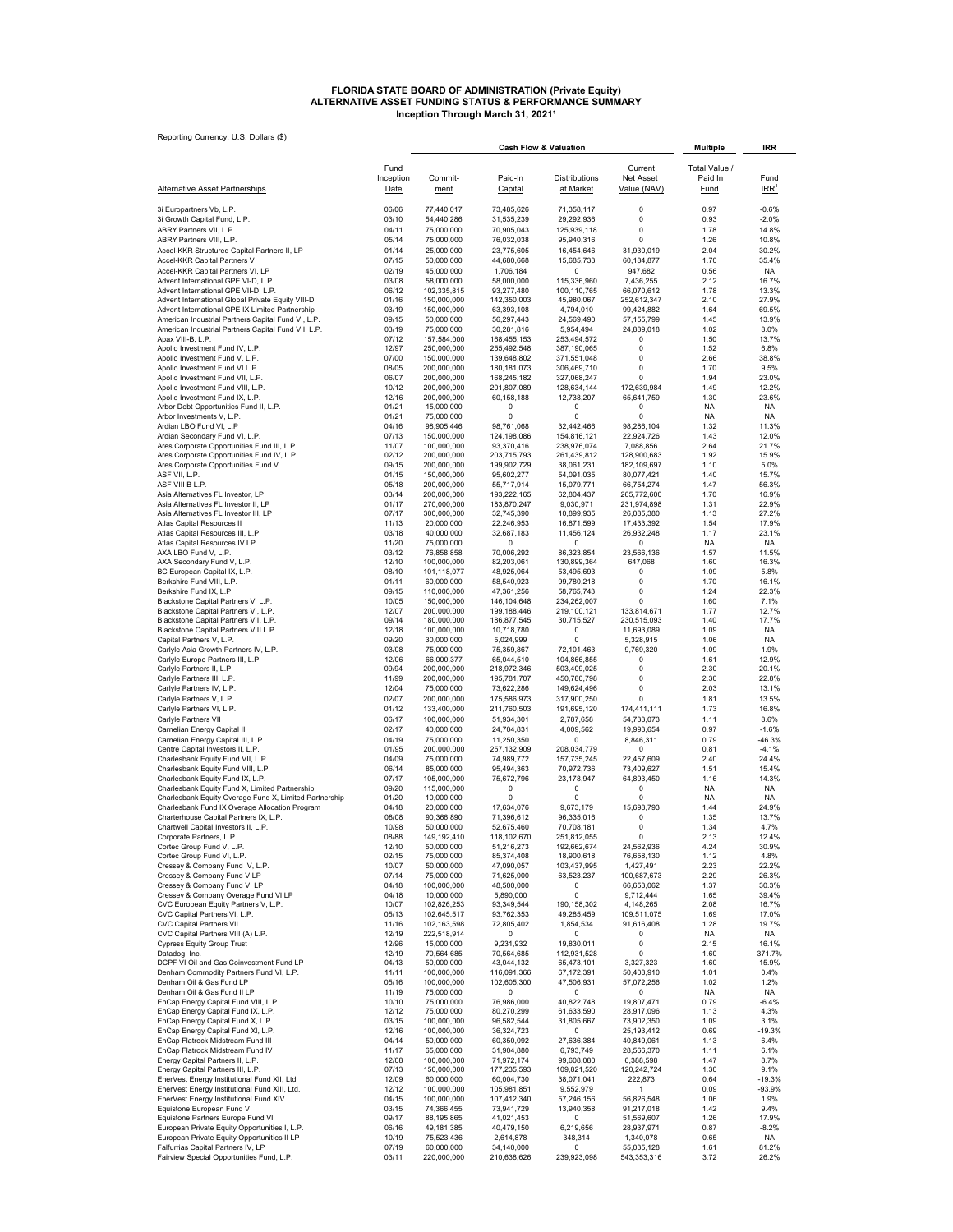| Reporting Currency: U.S. Dollars (\$)                                                                        |                   |                                  |                            |                              | <b>Multiple</b>            | IRR                    |                          |
|--------------------------------------------------------------------------------------------------------------|-------------------|----------------------------------|----------------------------|------------------------------|----------------------------|------------------------|--------------------------|
|                                                                                                              | Fund              | <b>Cash Flow &amp; Valuation</b> |                            |                              | Current                    | Total Value /          |                          |
| <u>Alternative Asset Partnerships</u>                                                                        | Inception<br>Date | Commit-<br>ment                  | Paid-In<br>Capital         | Distributions<br>at Market   | Net Asset<br>Value (NAV)   | Paid In<br><b>Fund</b> | Fund<br>IRR <sup>1</sup> |
| Fairview Special Opportunities Fund II                                                                       | 02/15             | 87,000,000                       | 84,829,471                 | 11,262,702                   | 243,649,698                | 3.00                   | 34.6%                    |
| Fairview Ventures Fund II, L.P.<br>Fairview Ventures III, L.P.                                               | 11/02<br>03/06    | 50,000,000<br>75,000,000         | 50,000,000<br>73,800,000   | 67,065,957<br>134,937,967    | 0<br>0                     | 1.34<br>1.83           | 3.9%<br>11.8%            |
| First Reserve Fund XI, L.P.                                                                                  | 07/06             | 100,000,000                      | 100,000,000                | 63,007,054                   | 1,060,108                  | 0.64                   | $-9.5%$                  |
| First Reserve Fund XII, L.P.                                                                                 | 07/08             | 200,000,000                      | 210,333,084                | 100,942,987                  | 11,213,469                 | 0.53                   | $-14.2%$                 |
| Francisco Partners III, L.P.<br>Francisco Partners IV, LP                                                    | 08/09<br>06/14    | 75,000,000<br>75,000,000         | 68,512,500<br>73,087,500   | 133,796,215<br>85,411,211    | 85,859,000<br>163,535,385  | 3.21<br>3.41           | 23.3%<br>36.9%           |
| Francisco Partners V, L.P.                                                                                   | 08/17             | 75,000,000                       | 68,062,500                 | 0                            | 93,613,109                 | 1.38                   | 21.7%                    |
| Francisco Partners VI, L.P.<br>FS Equity Partners V, L.P.                                                    | 11/19<br>07/02    | 100,000,000<br>50,000,000        | 8,750,000<br>40,136,967    | 0<br>84,176,286              | 8,399,904<br>0             | 0.96<br>2.10           | NA.<br>16.1%             |
| FS Equity Partners VI, L.P.                                                                                  | 01/09             | 75,000,000                       | 76,831,701                 | 209,085,529                  | 29,567,660                 | 3.11                   | 23.3%                    |
| FS Equity Partners VII, L.P.                                                                                 | 01/14             | 100,000,000                      | 110,071,008                | 56,616,217                   | 89,600,835                 | 1.33                   | 8.6%                     |
| FS Equity Partners VIII, L.P.<br>Gores Capital Partners, L.P.                                                | 05/18<br>08/03    | 100,000,000<br>50,000,000        | 43,435,828<br>47,063,636   | 1,514,227<br>60,965,147      | 42,251,083<br>0            | 1.01<br>1.30           | 0.8%<br>8.4%             |
| Gores Capital Partners II, L.P.                                                                              | 03/07             | 50,000,000                       | 45,307,913                 | 51,590,459                   | 0                          | 1.14                   | 3.8%                     |
| Gores Capital Partners III, L.P.                                                                             | 08/09             | 125,000,000                      | 105, 124, 539              | 104,839,695                  | 0                          | 1.00                   | $-0.1%$                  |
| Green Equity Investors III, L.P.<br>Green Equity Investors IV, L.P.                                          | 09/98<br>09/02    | 60,000,000<br>100,000,000        | 54,613,145<br>122,786,720  | 125,883,576<br>218,999,019   | 0<br>0                     | 2.31<br>1.78           | 21.9%<br>10.7%           |
| Green Equity Investors V, L.P.                                                                               | 11/06             | 100,000,000                      | 101,347,021                | 196,627,503                  | 0                          | 1.94                   | 17.4%                    |
| Green Equity Investors VI, L.P.<br>Grove Street Partners Buyout, L.P.                                        | 09/11<br>01/06    | 190,000,000<br>150,000,000       | 193,567,043<br>151,040,923 | 242,730,354<br>224,991,611   | 0<br>24,666,273            | 1.25<br>1.65           | 12.3%<br>10.4%           |
| Grove Street Partners Buyout II, L.P.                                                                        | 10/10             | 230,000,000                      | 227,850,827                | 180,592,550                  | 203,781,196                | 1.69                   | 14.3%                    |
| Grove Street Partners Ventures, L.P.<br>Grove Street Partners Ventures II, L.P.                              | 05/04<br>02/08    | 200,000,000<br>200,000,000       | 213,828,809                | 333,558,289<br>440,761,838   | 0<br>404,695,230           | 1.56<br>3.84           | 7.2%<br>23.7%            |
| Grove Street Partners Ventures III, L.P.                                                                     | 08/12             | 150,000,000                      | 220,412,300<br>159,338,242 | 117,035,051                  | 471,261,657                | 3.69                   | 30.1%                    |
| Hahn & Company III L.P.,                                                                                     | 07/18             | 50,000,000                       | 15,871,020                 | 981,691                      | 15,402,139                 | 1.03                   | 2.7%                     |
| Hellman & Friedman Capital Partners V, L.P.<br>Hellman & Friedman Capital Partners VI, L.P.                  | 08/04<br>10/06    | 75,000,000<br>100,000,000        | 67,744,774<br>97,041,660   | 185,424,201<br>173,450,549   | 0<br>0                     | 2.74<br>1.79           | 29.4%<br>12.6%           |
| Hellman & Friedman Capital Partners VII, L.P.                                                                | 09/08             | 200,000,000                      | 191,409,229                | 517,811,049                  | 107,155,683                | 3.27                   | 25.0%                    |
| Hellman & Friedman Capital Partners VIII, L.P.<br>Hellman & Friedman Capital Partners IX, L.P.               | 09/14<br>04/18    | 200,000,000<br>250,000,000       | 203,047,238<br>174,824,117 | 40,067,248                   | 301,149,274<br>197,447,803 | 1.68                   | 20.8%<br>NA              |
| Hicks, Muse, Tate & Furst Equity Fund III, L.P.                                                              | 05/96             | 200,000,000                      | 210,258,927                | 518,318<br>186,304,423       | 0                          | 1.13<br>0.89           | $-1.8%$                  |
| Hicks, Muse, Tate & Furst Equity Fund IV, L.P.                                                               | 03/98             | 400,000,000                      | 423,434,828                | 266,275,496                  | 0                          | 0.63                   | $-8.8%$                  |
| Hicks, Muse, Tate & Furst Equity Fund V, L.P.<br>Inflexion Buyout Fund IV, L.P.                              | 07/00<br>04/14    | 25,000,000<br>52,587,527         | 27,231,920<br>52,207,141   | 48,289,446<br>30,107,925     | $\Omega$<br>52,971,693     | 1.77<br>1.59           | 21.0%<br>16.7%           |
| Inflexion Enterprise Fund IV                                                                                 | 03/16             | 19,982,149                       | 22,874,786                 | 6,749,492                    | 28,555,330                 | 1.54                   | 22.1%                    |
| Inflexion Partnership Capital Fund I, L.P.<br>Insight Venture Partners Growth-Buyout Coinvestment Fund, L.P. | 04/14<br>10/14    | 26,372,724<br>50,000,000         | 26,572,638<br>48,000,000   | 18,627,329<br>48,458,902     | 23,612,366<br>130,931,417  | 1.59<br>3.74           | 19.4%<br>38.1%           |
| Insight Venture Partners VIII, L.P.                                                                          | 02/13             | 75,000,000                       | 78,704,393                 | 153,128,253                  | 77,097,551                 | 2.93                   | 22.0%                    |
| Insight Venture Partners IX, L.P.                                                                            | 10/14             | 75,000,000                       | 76,759,181                 | 41,017,049                   | 220,785,828                | 3.41                   | 33.0%                    |
| Investindustrial VI, L.P.<br>Investindustrial VII L.P.                                                       | 10/15<br>12/18    | 55,802,326<br>76,982,294         | 52,834,621<br>7,775,165    | 1,834,141<br>1,918,025       | 69,530,804<br>6,362,340    | 1.35<br>1.06           | 12.2%<br>8.4%            |
| J.H. Whitney VII, L.P.                                                                                       | 01/10             | 75,000,000                       | 76,343,685                 | 76,402,261                   | 77,798,140                 | 2.02                   | 14.4%                    |
| Kelso Investment Associates VII, L.P.<br>Kelso Investment Associates VIII, L.P.                              | 06/03<br>05/07    | 50,000,000<br>100,000,000        | 47,514,909<br>85,871,953   | 81,982,841<br>135,469,605    | 0<br>0                     | 1.73<br>1.58           | 12.2%<br>13.8%           |
| KKR Asian Fund II, L.P.                                                                                      | 10/11             | 100,000,000                      | 112,695,369                | 74,606,973                   | 88,138,320                 | 1.44                   | 10.2%                    |
| KKR Asian Fund III, L.P.                                                                                     | 10/16             | 150,000,000                      | 110,875,446                | 19,720,444                   | 154,840,763                | 1.57                   | 32.9%                    |
| KKR European Fund III, L.P.<br>Kohlberg Investors V, L.P.                                                    | 05/07<br>06/04    | 58,757,859<br>45,000,000         | 50,706,630<br>42,466,621   | 53,362,696<br>45,208,998     | 0<br>0                     | 1.05<br>1.06           | 1.8%<br>1.2%             |
| Kohlberg Investors VI, L.P.                                                                                  | 03/07             | 50,000,000                       | 43,063,311                 | 72,089,155                   | 0                          | 1.67                   | 15.8%                    |
| KPS Special Situations Supplemental Fund III, L.P.<br>KPS Special Situations Fund IV, L.P.                   | 06/09<br>01/13    | 50,000,000<br>150,000,000        | 31,912,535<br>131,188,519  | 84,971,337<br>33,612,313     | 235,423<br>158,246,240     | 2.67<br>1.46           | 22.6%<br>19.0%           |
| KPS Special Situations Fund V (A), LP                                                                        | 07/19             | 200,000,000                      | 37,864,045                 | 0                            | 37,745,631                 | 1.00                   | NA.                      |
| KPS Special Situations Mid-Cap Fund, LP                                                                      | 10/19             | 50,000,000                       | 10,737,473                 | 0                            | 10,962,319                 | 1.02                   | 2.0%                     |
| LCP FSBA Co-Invest Account<br>Lexington Capital Partners IV, L.P.                                            | 01/16<br>05/00    | 200,000,000<br>200,000,000       | 122,849,319<br>196,224,328 | 55,205,797<br>348,392,190    | 139,886,883<br>0           | 1.59<br>1.78           | 27.7%<br>20.2%           |
| Lexington Capital Partners V, L.P.                                                                           | 10/01             | 100.000.000                      | 99.513.278                 | 166,745,049                  | 386,971                    | 1.68                   | 18.9%                    |
| Lexington Capital Partners VI, L.P.<br>Lexington Capital Partners VII, L.P.                                  | 05/05<br>01/09    | 100,000,000<br>200,000,000       | 106, 132, 653              | 139,638,845<br>241,945,069   | 5,704,940<br>43,747,318    | 1.37<br>1.64           | 6.5%<br>14.0%            |
| Lexington Capital Partners VIII, L.P.                                                                        | 08/13             | 250,000,000                      | 174,592,348<br>225,036,082 | 156,890,702                  | 190,085,883                | 1.54                   | 18.9%                    |
| Lexington Capital Partners IX, L.P.                                                                          | 02/18             | 250,000,000                      | 87,195,940                 | 17,431,927                   | 114,242,348                | 1.51                   | 122.3%                   |
| Lexington CIP V-F-O<br>Lexington Co-Investment Partners (Pools I & II), L.P.                                 | 01/20<br>01/98    | 200,000,000<br>500,000,000       | 20,552,605<br>499,974,505  | 3,425,605<br>675,610,817     | 17,852,042<br>0            | 1.04<br>1.35           | <b>NA</b><br>6.3%        |
| Lexington Co-Investment Partners II (Pools III & IV), L.P                                                    | 01/98             | 500,000,000                      | 495,794,418                | 1.073.220.891                | 6939218                    | 2.18                   | 23.4%                    |
| Lexington Co-Investment Partners 2005 (Pools I & II), L.P.                                                   | 08/05             | 500,000,000                      | 497,964,643                | 661,482,307                  | 61,283,448                 | 1.45                   | 5.4%                     |
| Lexington Co-Investment Partners 2005 (Pool III), L.P.<br>Lexington Co-Investment Partners 2005 Pool IV      | 03/12<br>12/15    | 500,000,000<br>500,000,000       | 526,964,501<br>501,566,934 | 723,077,587<br>134,945,565   | 352,311,415<br>666,189,886 | 2.04<br>1.60           | 18.3%<br>24.2%           |
| Lexington Co-Investment Partners V, L.P.                                                                     | 05/19             | 150,000,000                      | $^{\circ}$                 | 0                            | 0                          | NA                     | <b>NA</b>                |
| Lexington Middle Market Investors III, L.P.<br>Liberty Partners Pool I                                       | 12/12<br>03/93    | 100,000,000<br>205,686,600       | 81,722,747<br>198,347,330  | 77,941,932<br>465,437,875    | 53,854,572<br>0            | 1.61<br>2.35           | 16.8%<br>20.7%           |
| Liberty Partners Pool II                                                                                     | 06/94             | 359,789,821                      | 376,606,498                | 605,073,932                  | 0                          | 1.61                   | 10.7%                    |
| Liberty Partners Pool III<br>Liberty Partners Pool IV                                                        | 06/96<br>12/98    | 506,208,481<br>195,075,745       | 529,232,632<br>198,104,313 | 538,362,219<br>132,103,527   | 0<br>0                     | 1.02<br>0.67           | 0.4%<br>$-19.2%$         |
| Liberty Partners Pool V                                                                                      | 03/99             | 329,664,359                      | 347,297,915                | 396,920,863                  | 0                          | 1.14                   | 2.7%                     |
| Liberty Partners Pool VI                                                                                     | 03/02             | 595,484,687                      | 1,315,567,216              | 1,128,135,042                | 13,000                     | 0.86                   | $-6.6%$                  |
| Liberty Partners Pool VII<br>Liberty Partners Group II, L.P.                                                 | 12/05<br>05/08    | 290,808,542<br>9,766,830         | 251,874,140<br>741,589     | 210,667,930<br>0             | 2,559,626<br>0             | 0.85<br>0.00           | $-7.2%$<br>-100.0%       |
| Lightbay Investment Partners LP                                                                              | 12/16             | 50,000,000                       | 35,821,194                 | 2,622,675                    | 37,248,504                 | 1.11                   | 12.4%                    |
| Lindsay, Goldberg & Bessemer II, L.P.<br>Lindsay, Goldberg & Bessemer III, L.P.                              | 07/06<br>07/08    | 100,000,000<br>100,000,000       | 92,552,700<br>92,507,383   | 137, 178, 856<br>109,182,421 | 0<br>0                     | 1.48<br>1.18           | 8.0%<br>6.8%             |
| Livingbridge Enterprise 3 LP                                                                                 | 12/18             | 32,305,168                       | 5,297,858                  | 0                            | 3,913,511                  | 0.74                   | $-48.3%$                 |
| Livingbridge 7 LP                                                                                            | 01/20             | 79,484,938                       | 0                          | 0                            | 0                          | <b>NA</b>              | NA.                      |
| MBK Partners Fund V, L.P.<br>Montagu Private Equity IV, L.P.                                                 | 11/19<br>12/10    | 100,000,000<br>56,819,796        | 6,116,487<br>47,633,485    | 0<br>65,781,931              | 5,877,043<br>12,457,488    | 0.96<br>1.64           | NA.<br>14.0%             |
| Montagu V                                                                                                    | 10/14             | 111,109,877                      | 102,277,157                | 37,472,033                   | 123,090,176                | 1.57                   | 22.4%                    |
| Montagu VI L.P.<br>New Mountain Partners II, L.P.                                                            | 06/19<br>03/04    | 85,323,261<br>50,000,000         | 0<br>40,792,023            | 0<br>82,743,413              | 0<br>529,071               | <b>NA</b><br>2.04      | <b>NA</b><br>13.6%       |
| New Mountain Partners III, L.P.                                                                              | 03/07             | 100,000,000                      | 93,727,133                 | 166,694,998                  | 74,506,946                 | 2.57                   | 14.7%                    |
| New Mountain Partners IV, L.P.                                                                               | 10/12             | 100,000,000                      | 89,703,570                 | 142,727,228                  | 0                          | 1.59                   | 22.1%                    |
| NIC Fund II Cayman, LP<br>OpCapita Consumer Opportunities Fund II                                            | 01/21<br>04/16    | 38,742,796<br>38,251,366         | 0<br>31,808,245            | 0<br>639,978                 | 0<br>30,587,759            | <b>NA</b><br>0.98      | NA<br>$-0.7%$            |
| OpCapita Consumer Opportunities Fund III, L.P.                                                               | 11/19             | 38,682,154                       | 1,216,681                  | 0                            | 1                          | 0.00                   | -100.0%                  |
| OpenView Venture Partners IV, L.P.<br>OpenView Venture Partners V, L.P.                                      | 08/14<br>05/17    | 25,000,000                       | 25,000,000                 | 683,616                      | 50,842,561                 | 2.06                   | 19.0%<br>61.8%           |
| OpenView Venture Partners VI, L.P.                                                                           | 09/19             | 25,000,000<br>30,000,000         | 26,417,500<br>6,812,500    | 4,265,991<br>0               | 65,678,444<br>6,829,718    | 2.65<br>1.00           | NA.                      |
| PAI Europe V, L.P.                                                                                           | 06/07             | 42,563,071                       | 35,666,465                 | 46,401,458                   | 0                          | 1.30                   | 7.0%                     |
| Pantheon Global Secondary Fund IV, L.P.<br>Pantheon Venture Partners II, L.P.                                | 11/08<br>01/04    | 100,000,000<br>100,000,000       | 66,400,000<br>98,247,500   | 93,138,617<br>149,766,811    | 12,737,229<br>0            | 1.59<br>1.52           | 13.1%<br>6.8%            |
| Paul Capital Top Tier Investments II, L.P.                                                                   | 12/01             | 120,000,000                      | 115,159,193                | 154,866,240                  | 0                          | 1.34                   | 4.3%                     |
| Paul Capital Top Tier Investments III, L.P.                                                                  | 12/04             | 75,000,000                       | 73,419,326                 | 93,010,892                   | 10,111,889                 | 1.40                   | 5.3%                     |
| Paul Capital Top Tier Investments IV, L.P.<br>Paul Capital Top Tier Special Opportunities Fund, L.P.         | 04/07<br>04/09    | 100,000,000<br>12,450,000        | 101,694,458<br>11,932,501  | 203,199,504<br>8,022,791     | 0<br>2,235,297             | 2.00<br>0.86           | 13.9%<br>$-2.0%$         |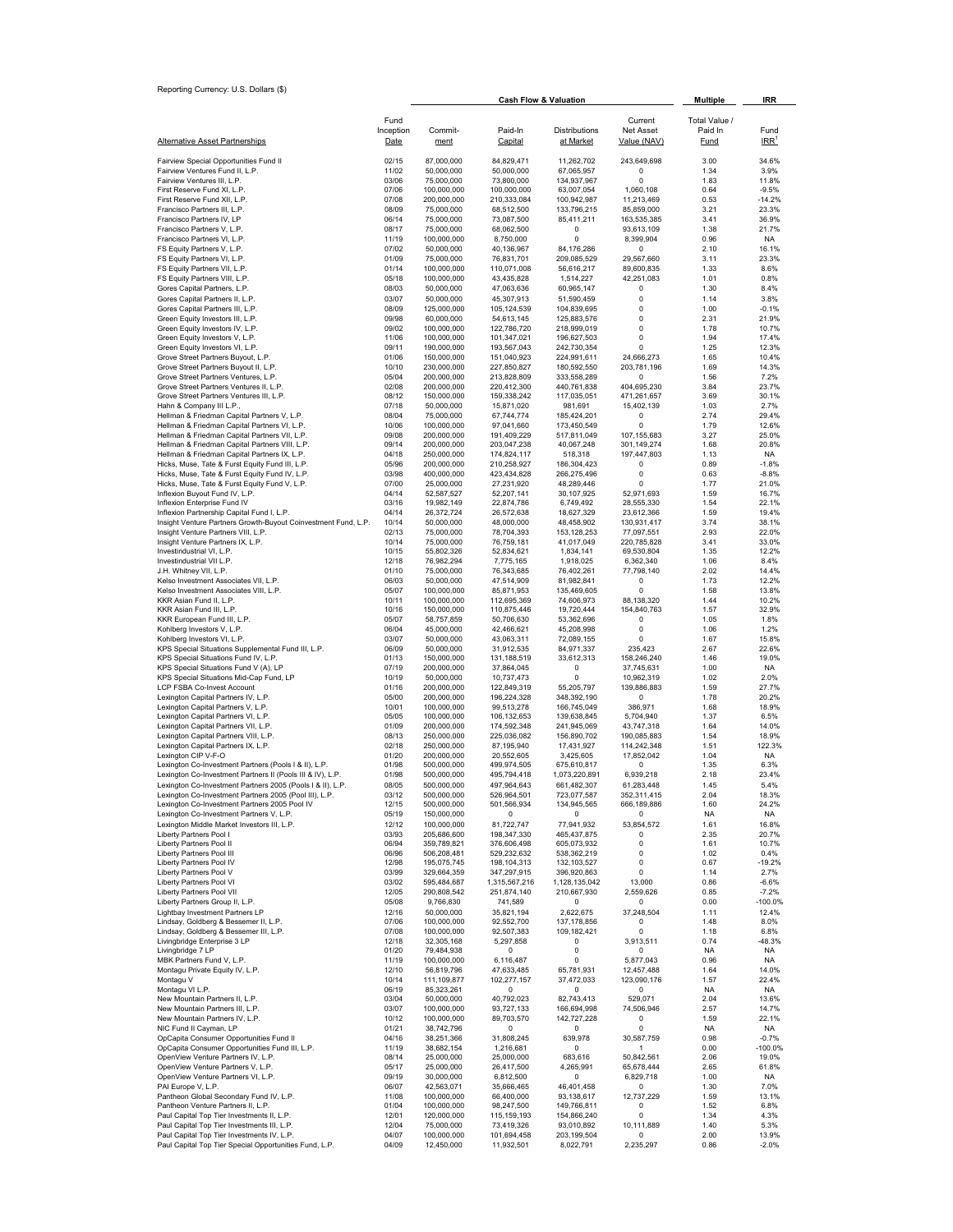|                                                                                                |                |                            |                            | <b>Cash Flow &amp; Valuation</b> |                            | <b>Multiple</b>   | IRR                |
|------------------------------------------------------------------------------------------------|----------------|----------------------------|----------------------------|----------------------------------|----------------------------|-------------------|--------------------|
|                                                                                                | Fund           |                            |                            |                                  | Current                    | Total Value /     |                    |
|                                                                                                | Inception      | Commit-                    | Paid-In                    | Distributions                    | Net Asset                  | Paid In           | Fund               |
| <b>Alternative Asset Partnerships</b>                                                          | Date           | ment                       | Capital                    | at Market                        | Value (NAV)                | Fund              | $IRR$ <sup>1</sup> |
| Peak Rock Capital Credit Fund II                                                               | 11/16          | 20,000,000                 | 6,675,593                  | 4,516,924                        | 2,244,925                  | 1.01              | 1.8%               |
| Peak Rock Capital Fund II, L.P.                                                                | 11/16          | 80,000,000                 | 62,821,626                 | 34,767,811                       | 53,491,691                 | 1.40              | 39.1%              |
| Peak Rock Capital Fund III LP                                                                  | 09/20          | 125.000.000                | 0                          | $\Omega$                         | 0                          | <b>NA</b>         | <b>NA</b>          |
| Permira European Fund IV, L.P.                                                                 | 07/06          | 64,037,705                 | 66,661,814                 | 104,162,715                      | 0                          | 1.56              | 8.3%               |
| Permira V, LP<br>Platinum Equity Capital Partners, L.P.                                        | 08/12<br>09/03 | 136,860,690<br>50,000,000  | 93,819,788<br>34,606,203   | 145,227,356<br>100,796,151       | 123,954,900<br>0           | 2.87<br>2.91      | 25.4%<br>60.2%     |
| Platinum Equity Capital Partners II, L.P.                                                      | 09/07          | 75,000,000                 | 68,185,880                 | 106,315,291                      | 8,415,696                  | 1.68              | 12.7%              |
| Platinum Equity Capital Partners III, L.P.                                                     | 12/11          | 200,000,000                | 191,735,139                | 338,900,408                      | 56,580,082                 | 2.06              | 29.9%              |
| Post Oak Energy Partners II, LP                                                                | 11/13          | 25,000,000                 | 29,136,340                 | 14,926,349                       | 23,703,022                 | 1.33              | 10.2%              |
| Post Oak Energy Partners III, LP<br>Post Oak Energy Partners IV, LP                            | 04/16<br>11/17 | 60,000,000<br>60,000,000   | 53,942,027<br>24,967,248   | 33, 105, 343<br>33,606           | 29, 183, 795<br>17,626,292 | 1.15<br>0.71      | 7.0%<br>$-19.0%$   |
| Pomona Capital VI (Combined), L.P.                                                             | 12/04          | 50,000,000                 | 44,551,931                 | 56,606,773                       | 1,667,000                  | 1.31              | 4.6%               |
| Pomona Capital VII (Combined), L.P.                                                            | 11/07          | 50,000,000                 | 42,172,835                 | 55, 148, 552                     | 0                          | 1.31              | 7.9%               |
| Providence Equity Partners VI, L.P.<br>Providence Equity Partners VII, L.P.                    | 12/06<br>06/11 | 50,000,000<br>200,000,000  | 47,684,103<br>216,320,673  | 69,769,291<br>348,912,401        | 0<br>0                     | 1.46<br>1.61      | 7.3%<br>21.2%      |
| RCP Advisors Fund IV, L.P.                                                                     | 01/06          | 50,000,000                 | 55,245,286                 | 103,223,040                      | 459,457                    | 1.88              | 13.1%              |
| RCP Advisors Fund V, L.P.                                                                      | 01/07          | 50,000,000                 | 58,470,470                 | 103,967,059                      | 1,299,662                  | 1.80              | 14.2%              |
| RCP Advisors Fund VI, L.P.                                                                     | 01/08          | 50,000,000                 | 57,011,385                 | 98,961,935                       | 17,979,465                 | 2.05              | 16.0%              |
| RCP Advisors Fund VII, L.P.                                                                    | 02/09          | 50,000,000                 | 55,017,993                 | 77,170,740                       | 40,332,465                 | 2.14              | 18.4%              |
| RCP Advisors Fund VIII, L.P.<br>RCP Advisors Fund IX, L.P.                                     | 08/11<br>06/13 | 50,000,000<br>50,000,000   | 54,599,855<br>49,026,280   | 54,593,083<br>27,948,879         | 48,437,540<br>56,258,121   | 1.89<br>1.72      | 18.9%<br>18.3%     |
| <b>RCP Advisors Fund X</b>                                                                     | 12/14          | 50,000,000                 | 49,624,298                 | 12,013,823                       | 58,200,947                 | 1.41              | 14.7%              |
| Ripplewood Partners, L.P.                                                                      | 07/95          | 100,000,000                | 96,498,975                 | 168,333,429                      | 0                          | 1.74              | 13.6%              |
| Ripplewood Partners II, L.P.                                                                   | 12/00          | 100,000,000                | 97,676,727                 | 116,568,788                      | $\mathsf 0$                | 1.19              | 6.2%               |
| Riverside Capital Appreciation Fund 2008, L.P.<br>Riverside Capital Appreciation Fund VI, L.P. | 03/08<br>07/12 | 75,000,000<br>75,000,000   | 67,916,041<br>70,704,652   | 89,754,752<br>101,279,219        | $\mathsf 0$<br>0           | 1.32<br>1.43      | 8.2%<br>14.4%      |
| Riverside Europe Fund IV, L.P.                                                                 | 12/08          | 49,699,937                 | 47,580,396                 | 49,531,443                       | 0                          | 1.04              | 1.5%               |
| Rubicon Technology Partners L.P.                                                               | 09/13          | 50,000,000                 | 52,971,989                 | 60,041,161                       | 23,792,112                 | 1.58              | 15.5%              |
| Rubicon Technology Partners II                                                                 | 08/16          | 76,000,000                 | 75,549,672                 | 10,732,164                       | 110,557,921                | 1.61              | 29.8%              |
| Rubicon Technology Partners III L.P.                                                           | 11/19          | 100,000,000                | 32,853,866                 | 0<br>80,154,598                  | 33,473,469                 | 1.02<br>1.79      | <b>NA</b>          |
| Searchlight Partners II, L.P.<br>Searchlight Capital III, L.P.                                 | 06/15<br>05/19 | 100,000,000<br>150,000,000 | 91,696,385<br>62,358,781   | 7,390,779                        | 83,753,941<br>67,135,578   | 1.20              | 23.8%<br>34.0%     |
| Silicon Valley Bank SIF V, L.P.                                                                | 02/11          | 125.000.000                | 103,187,500                | 168,501,874                      | 395,169,393                | 5.46              | 28.7%              |
| Silicon Valley Bank SIF V-A Opportunity, L.P.                                                  | 02/11          | 50,000,000                 | 37,387,500                 | 50,982,684                       | 272,716,753                | 8.66              | 36.3%              |
| Silicon Valley Bank SIF VI-A                                                                   | 02/13          | 125,000,000                | 114,690,845                | 53,369,097                       | 338,170,984                | 3.41              | 25.4%              |
| Silicon Valley Bank SIF VII, L.P.<br>Silicon Valley Bank SIF VIII                              | 09/14<br>02/16 | 125,000,000<br>100,000,000 | 111,025,000<br>79,942,887  | 22,431,250<br>518,260            | 337,243,924<br>200,485,512 | 3.24<br>2.51      | 32.8%<br>44.2%     |
| Silicon Valley Bank Capital Partners III, L.P.                                                 | 12/13          | 22,500,000                 | 21,779,996                 | 20,032,038                       | 40,424,203                 | 2.78              | 24.5%              |
| Silicon Valley Bank Capital Partners IV                                                        | 04/17          | 25,000,000                 | 19,112,500                 | 0                                | 22,757,220                 | 1.19              | 9.9%               |
| Silicon Valley Bank Overage Fund                                                               | 03/15          | 100,575,334                | 93,779,398                 | 12,783,475                       | 130,841,419                | 1.53              | 9.5%               |
| Silver Lake Partners IV, L.P.<br>Silver Lake Partners V, L.P.                                  | 02/12<br>11/16 | 100,000,000<br>140,000,000 | 110,378,637<br>128,048,012 | 97,386,599<br>24,116,226         | 172,410,123<br>188,053,586 | 2.44<br>1.66      | 27.3%<br>36.3%     |
| Silver Lake Partners VI, L.P.                                                                  | 01/20          | 175,000,000                | 20,849,190                 | 0                                | 25,934,775                 | 1.24              | <b>NA</b>          |
| Siris Partners III                                                                             | 09/14          | 75,000,000                 | 93,976,785                 | 56,362,187                       | 70,741,767                 | 1.35              | 13.8%              |
| Siris Partners IV, L.P.                                                                        | 10/17          | 75,000,000                 | 42,023,232                 | 6,203,350                        | 43,031,777                 | 1.17              | 11.2%              |
| Snow Phipps II, L.P.<br>Strategic Investors Fund X, L.P.                                       | 12/09<br>10/19 | 50,000,000<br>75,000,000   | 38,441,890<br>7,800,000    | 52,493,528<br>8,152              | 0<br>7,242,258             | 1.37<br>0.93      | 14.6%<br><b>NA</b> |
| Summa Equity Fund II                                                                           | 01/19          | 29,887,712                 | 9,451,197                  | 0                                | 55,032,101                 | 5.82              | 543.1%             |
| Summit Partners Growth Equity Fund VIII-A, L.P.                                                | 03/11          | 125,000,000                | 67,512,499                 | 102,468,230                      | 0                          | 1.52              | 32.0%              |
| SVB Strategic Investors Fund IX, L.P.                                                          | 03/18          | 75,000,000                 | 46,770,000                 | 0                                | 66,517,306                 | 1.42              | 37.7%              |
| TA Associates XI, L.P.                                                                         | 04/09          | 100,000,000                | 82,750,000                 | 128,276,033                      | 0                          | 1.55              | 19.7%              |
| The Energy & Minerals Group Fund III, L.P.<br>The Rise Fund I, L.P.                            | 12/13<br>07/16 | 85,000,000<br>25,000,000   | 84,454,070<br>20,392,354   | 8,456,372<br>1,707,511           | 39,488,820<br>26,521,740   | 0.57<br>1.38      | $-10.3%$<br>17.0%  |
| The Rise Fund II, L.P.                                                                         | 10/18          | 50,000,000                 | 4,552,428                  | 0                                | 3,701,391                  | 0.81              | <b>NA</b>          |
| Thoma Bravo Discover Fund, L.P.                                                                | 11/15          | 50,000,000                 | 56,752,042                 | 50,150,802                       | 106,779,886                | 2.77              | 39.1%              |
| Thoma Bravo Discover Fund II LP.                                                               | 11/17          | 75,000,000                 | 59,774,136                 | 979,460<br>0                     | 101,486,986<br>0           | 1.71              | 44.6%              |
| Thoma Bravo Discover Fund III, L.P.<br>Thoma Bravo Fund IX, L.P.                               | 03/20<br>02/08 | 100,000,000<br>50,000,000  | 0<br>51,525,597            | 209,665,539                      | 562,715                    | <b>NA</b><br>4.08 | <b>NA</b><br>48.1% |
| Thoma Bravo Fund X, L.P.                                                                       | 08/11          | 100,000,000                | 85,803,743                 | 273,603,396                      | 65,290,879                 | 3.95              | 39.3%              |
| Thoma Bravo Fund XI, L.P.                                                                      | 01/14          | 100,000,000                | 156,867,731                | 303,805,294                      | 170,373,236                | 3.02              | 29.8%              |
| Thoma Bravo XII<br>Thoma Bravo Fund XIII, L.P.                                                 | 02/16<br>06/18 | 150,000,000                | 165,977,267<br>148,906,172 | 42,419,388<br>77,930,681         | 237,574,759<br>179,043,380 | 1.69<br>1.73      | 18.3%<br>62.9%     |
| Thoma Bravo Fund XIV, L.P.                                                                     | 03/20          | 150,000,000<br>200,000,000 | 0                          | $\Omega$                         | 0                          | <b>NA</b>         | <b>NA</b>          |
| Thoma Bravo Overage Fund, L.P.                                                                 | 01/13          | 45,000,000                 | 35,364,215                 | 96,787,495                       | 40,162,736                 | 3.87              | 35.1%              |
| Thoma Bravo Special Opportunities Fund II, L.P.                                                | 02/15          | 50,000,000                 | 52,611,754                 | 52,935,024                       | 71,327,657                 | 2.36              | 21.9%              |
| Thoma Cressey Fund VIII, L.P.                                                                  | 06/05          | 50.000.000                 | 49.450.000                 | 144 700 760                      | $\Omega$<br>0              | 2.93              | 18.3%              |
| Thomas H. Lee Equity Fund IV, L.P.<br>Thomas H. Lee Equity Fund V, L.P.                        | 11/97<br>03/00 | 100,000,000<br>50,000,000  | 90,199,963<br>52,312,374   | 78,342,281<br>85,506,188         | 0                          | 0.87<br>1.63      | $-2.6%$<br>13.4%   |
| Thomas H. Lee Equity Fund VI L.P.                                                              | 04/06          | 75,000,000                 | 74,227,261                 | 140,526,800                      | 0                          | 1.89              | 12.3%              |
| Tiger Iron Special Opportunities Fund, L.P.                                                    | 02/16          | 191,877,777                | 152,488,433                | 6,198,386                        | 234,521,680                | 1.58              | 25.0%              |
| Tiger Iron Special Opportunities Fund II, L.P.<br>TowerBrook Investors II, L.P.                | 04/19<br>03/05 | 170,683,333<br>75,000,000  | 70,710,064<br>55,646,291   | 0<br>102,163,322                 | 95,370,463<br>3,067,127    | 1.35<br>1.89      | 55.4%<br>9.9%      |
| TowerBrook Investors III, L.P.                                                                 | 10/07          | 150,000,000                | 117, 184, 237              | 164,728,468                      | 711,945                    | 1.41              | 8.7%               |
| TowerBrook Investors IV, L.P.                                                                  | 09/12          | 190,000,000                | 163,711,307                | 82,047,842                       | 230,571,332                | 1.91              | 26.3%              |
| TowerBrook Investors V, L.P.<br>TPG Growth Fund II, L.P.                                       | 01/18<br>03/11 | 200,000,000                | 49,155,930                 | 2,145,087                        | 42,629,019                 | 0.91<br>2.19      | $-19.0%$           |
| TPG Growth Fund III, L.P.                                                                      | 02/15          | 100,000,000<br>100,000,000 | 106,519,541<br>105,986,361 | 152,129,364<br>75,949,488        | 80,793,258<br>103,140,004  | 1.69              | 17.2%<br>22.7%     |
| TPG Growth IV, L.P.                                                                            | 06/17          | 100,000,000                | 80,506,531                 | 4,195,283                        | 99,913,500                 | 1.29              | 17.0%              |
| TPG Growth V, L.P.                                                                             | 04/20          | 150,000,000                | 42,953,267                 | 0                                | 45,495,228                 | 1.06              | NA                 |
| TPG Partners IV, L.P.<br>TPG Partners V, L.P.                                                  | 10/03<br>01/06 | 50,000,000<br>100,000,000  | 46,300,567<br>88,340,161   | 87,658,674<br>104,111,914        | 0<br>0                     | 1.89<br>1.18      | 14.3%<br>2.6%      |
| TPG Partners VI, L.P.                                                                          | 12/07          | 200,000,000                | 179,036,297                | 255, 103, 553                    | 0                          | 1.42              | 11.3%              |
| Trident V, L.P.                                                                                | 12/08          | 75,000,000                 | 77,854,645                 | 97,706,653                       | 49,149,298                 | 1.89              | 12.2%              |
| Trident VI Fund, L.P.<br>Trident VII, L.P.                                                     | 07/13<br>07/16 | 75,000,000                 | 79,945,557<br>73,931,448   | 94,498,529                       | 73,435,183                 | 2.10<br>1.43      | 23.3%<br>18.7%     |
| Trident VIII, L.P.                                                                             | 10/18          | 75,000,000<br>100,000,000  | 33,873,813                 | 9,617,303<br>1,414,877           | 96,040,315<br>39,073,970   | 1.20              | NA                 |
| CVE-Kauffman Fellows Endowment Fund II, L.P.                                                   | 02/10          | 100,000,000                | 86,913,836                 | 119,807,060                      | 317,219,849                | 5.03              | 23.5%              |
| TrueBridge FLSBA Special Purpose, LLC                                                          | 12/11          | 47,972,078                 | 39, 177, 451               | 48,694,456                       | 164,295,460                | 5.44              | 27.9%              |
| TrueBridge Special Purpose II (F)<br>TrueBridge-Kauffman Fellows Fund III, L.P.                | 04/13<br>04/13 | 22,500,000<br>125,000,000  | 17,627,542<br>115,000,000  | 4,865,550<br>49,661,127          | 64,278,650<br>314,991,285  | 3.92<br>3.17      | 29.9%<br>22.8%     |
| TrueBridge Capital FSA, LLC                                                                    | 01/15          | 79,600,000                 | 67,677,942                 | 1,442,750                        | 189,898,709                | 2.83              | 50.9%              |
| TrueBridge Capital FSA II, LLC                                                                 | 01/20          | 28,357,500                 | 18,947,531                 | $\Omega$                         | 27,444,598                 | 1.45              | 106.9%             |
| Truebridge-Kauffman Fellows Endowment Fund IV                                                  | 07/15          | 125,000,000                | 116,250,000                | 10,654,893<br>$^{\circ}$         | 321,045,610                | 2.85              | 39.8%              |
| TrueBridge Capital Partners Fund V, L.P.<br>TrueBridge Capital Partners Fund VI, L.P.          | 06/17<br>05/19 | 100,000,000<br>100,000,000 | 79,000,000<br>18,000,000   | 0                                | 141,548,366<br>22,576,579  | 1.79<br>1.25      | 53.3%<br>62.1%     |
| TSG Capital Fund III, L.P.                                                                     | 08/98          | 100,000,000                | 100,963,018                | 54,615,569                       | $\Omega$                   | 0.54              | $-13.7%$           |
| W Capital Partners III, L.P.                                                                   | 12/11          | 75,000,000                 | 61,529,697                 | 53,387,141                       | 34, 145, 229               | 1.42              | 9.3%               |
| Warburg Pincus China<br>Warburg Pincus Private Equity IX, L.P.                                 | 12/16<br>06/05 | 68,000,000<br>75,000,000   | 67,184,000<br>75,000,000   | 18,092,080<br>126.817.887        | 101,805,292<br>2,330,034   | 1.78<br>1.72      | 24.8%<br>9.7%      |
| Warburg Pincus Private Equity X, L.P.                                                          | 06/07          | 150,000,000                | 150,000,000                | 253,916,220                      | 13,412,425                 | 1.78              | 9.5%               |
| Warburg Pincus Private Equity Fund XI, L.P.                                                    | 09/11          | 200,000,000                | 200,000,000                | 225,825,266                      | 119,095,113                | 1.72              | 12.7%              |
| Warburg Pincus Private Equity Fund XII, L.P.                                                   | 11/15          | 87,000,000                 | 88,785,000                 | 27,846,270                       | 118,996,001                | 1.65              | 18.4%              |
| Warburg Pincus China-Southeast Asia II, L.P.<br>Waterland Private Equity VI, L.P.              | 05/19<br>04/15 | 68,000,000<br>61,110,432   | 11,832,000<br>49,748,219   | 1,305,600<br>14,967,773          | 15,681,621<br>85,664,923   | 1.44<br>2.02      | 55.6%<br>26.5%     |
| Waterland Private Equity Fund VIII C.V.                                                        | 01/20          | 145,924,770                | 0                          | 0                                | 0                          | NA                | <b>NA</b>          |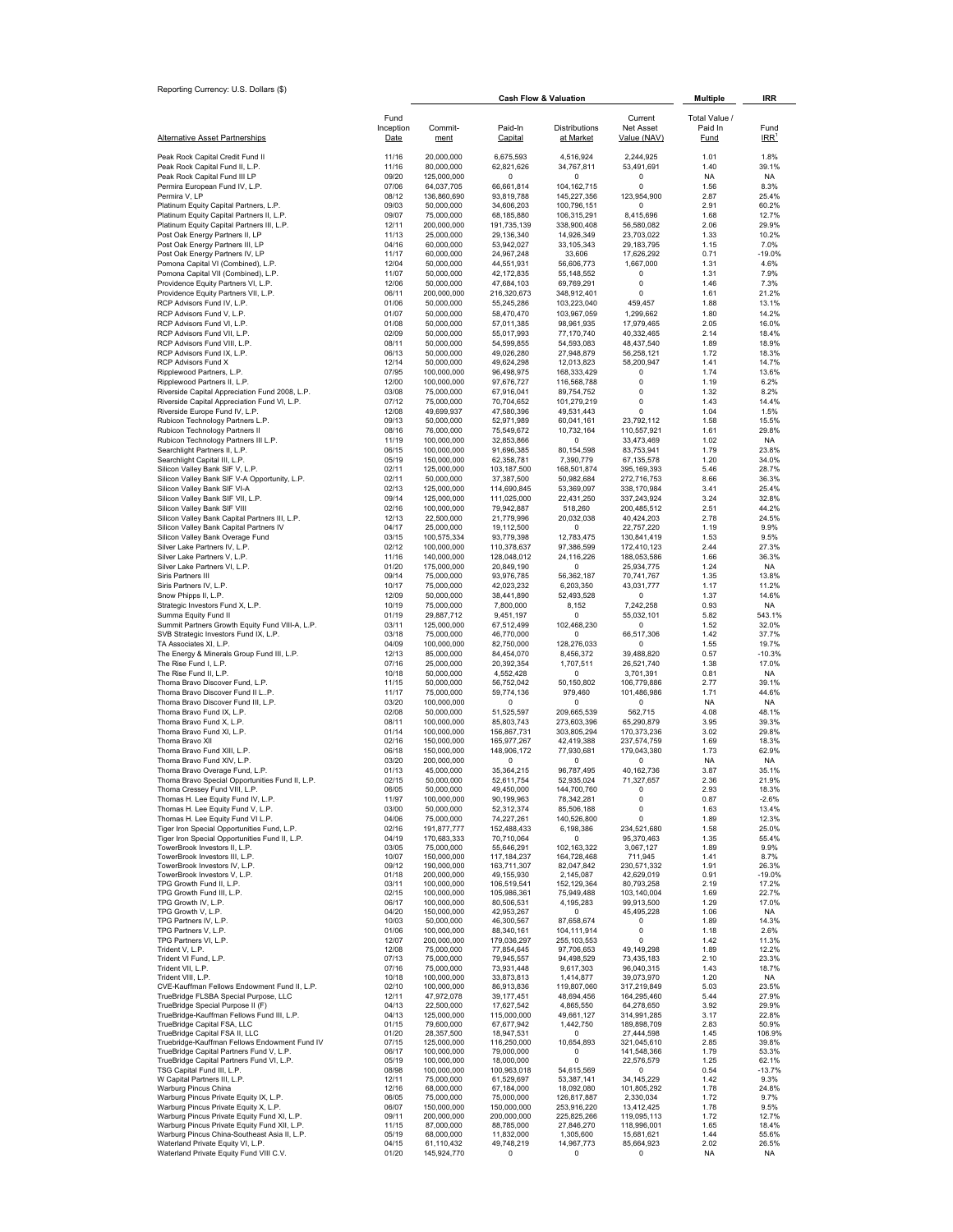| Reporting Currency: U.S. Dollars (\$)                 |                           |                 | <b>Multiple</b>    | IRR                               |                                     |                                  |                          |
|-------------------------------------------------------|---------------------------|-----------------|--------------------|-----------------------------------|-------------------------------------|----------------------------------|--------------------------|
| <b>Alternative Asset Partnerships</b>                 | Fund<br>Inception<br>Date | Commit-<br>ment | Paid-In<br>Capital | <b>Distributions</b><br>at Market | Current<br>Net Asset<br>Value (NAV) | Total Value /<br>Paid In<br>Fund | Fund<br>IRR <sup>1</sup> |
| Waterland Private Equity VI Overflow Feeder Fund L.P. | 04/15                     | 28.974.931      | 44.381             | 0                                 | $\Omega$                            | 0.00                             | $-100.0%$                |
| Waterland Private Equity Fund VII C.V.                | 05/17                     | 113.659.612     | 55.574.769         |                                   | 64.026.562                          | 1.15                             | 14.7%                    |
| Wellspring Capital Partners III, L.P.                 | 04/02                     | 50,000,000      | 49.189.212         | 107.708.276                       | $\Omega$                            | 2.19                             | 27.1%                    |
| Wellspring Capital Partners IV, L.P.                  | 04/05                     | 75,000,000      | 77.179.692         | 108.153.435                       | $\Omega$                            | 1.40                             | 6.6%                     |
| Wellspring Capital Partners V, L.P.                   | 03/09                     | 150,000,000     | 149.154.640        | 234.406.066                       | $\Omega$                            | 1.57                             | 16.3%                    |
| Willis Stein & Partners II. L.P.                      | 06/98                     | 40.000.000      | 40.111.131         | 23.444.625                        | 0                                   | 0.58                             | $-9.7%$                  |
| Willis Stein & Partners III, L.P.                     | 07/00                     | 100.000.000     | 106.335.549        | 106.898.376                       | $\Omega$                            | 1.01                             | 0.1%                     |
| WindRose Health Investors V. L.P.                     | 09/18                     | 50,000,000      | 17.799.485         |                                   | 20.132.941                          | 1.13                             | 18.1%                    |

<sup>1</sup>Fund internal rate of return includes the cash-on-cash return net of fees, expenses, and carried interest, as well as the net asset value of State Board of Administration of Florida's interest in the partnership.

Because of the long-term nature of investing in private investments, funds can produce low or negative returns in the early years of the partnership. In the first few years of the<br>partnership, management fees are drawn fro

Due to numerous factors, including the lack of standardized valuation and reporting standards, the return information for private investments in this report may not reflect the expected returns of the partnerships. The returns contained in this report are calculated by or on behalf of the SBA and have not been reviewed by the general partners.

Interim returns may not be meaningful or indicative of ultimate performance during the early stages of the investment life cycle.

Some investment partnerships do not include management fees in the commitment; this may result in paid-in capital exceeding the commitment amount in those instances.

Funds with NA (not applicable) have not yet commenced or are too young to have produced meaningful returns.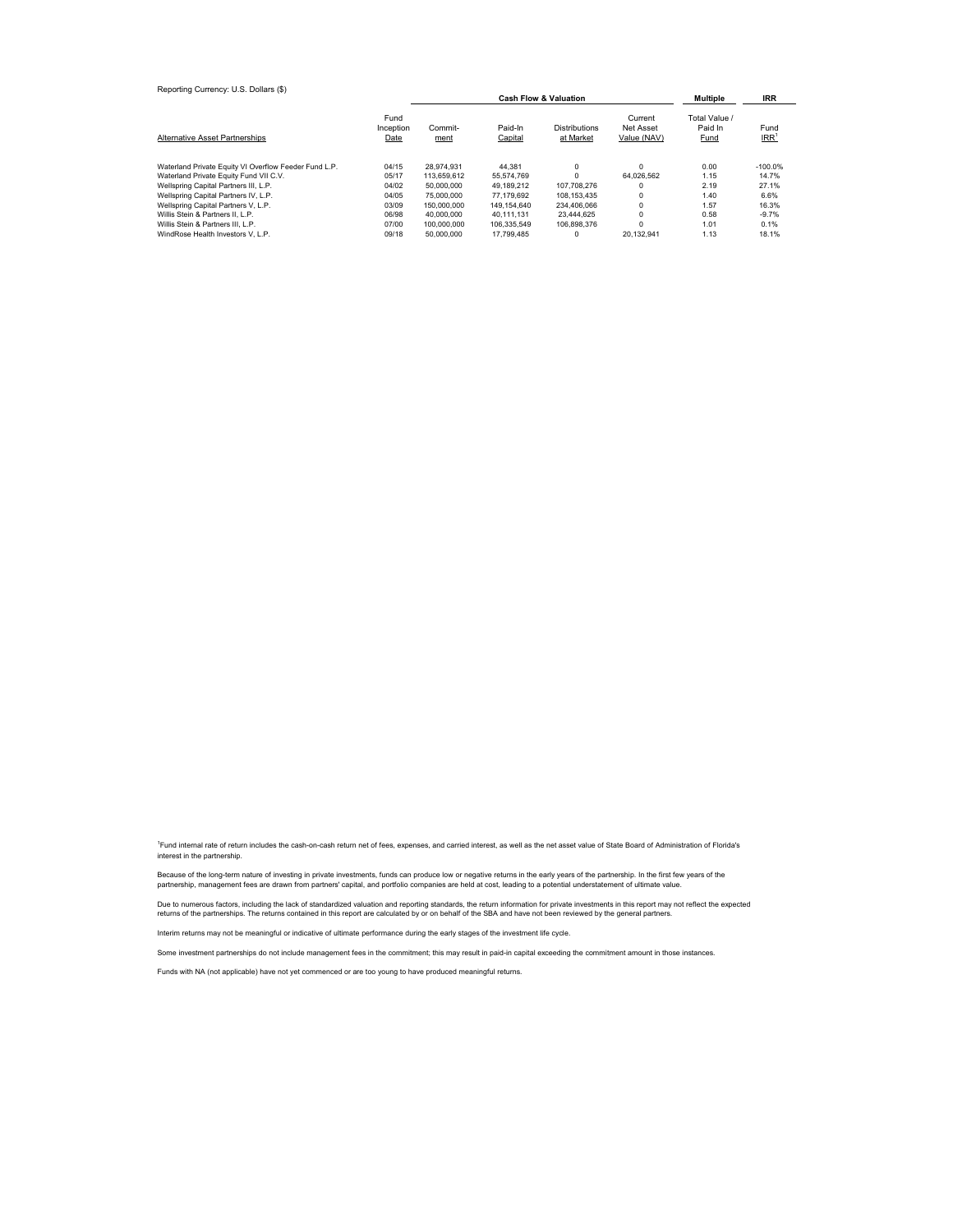## **ALTERNATIVE ASSET FUNDING STATUS & PERFORMANCE SUMMARY Inception Through March 31, 2021<sup>1</sup> FLORIDA STATE BOARD OF ADMINISTRATION (Strategic Investments)**

Reporting Currency: U.S. Dollars (\$)

| Reporting Currency: U.S. Dollars (\$)                                                                            |                   | <b>Cash Flow &amp; Valuation</b> |                            |                                   |                                 | <b>Multiple</b>   | <b>IRR</b>                 |
|------------------------------------------------------------------------------------------------------------------|-------------------|----------------------------------|----------------------------|-----------------------------------|---------------------------------|-------------------|----------------------------|
|                                                                                                                  | Fund              |                                  |                            |                                   | Current                         | Total Value /     |                            |
| <b>Alternative Asset Partnerships</b>                                                                            | Inception<br>Date | Commit-<br>ment                  | Paid-In<br>Capital         | <b>Distributions</b><br>at Market | <b>Net Asset</b><br>Value (NAV) | Paid In<br>Fund   | Fund<br>$IRR$ <sup>1</sup> |
| ABRY Advanced Securities Fund, L.P. <sup>2</sup>                                                                 | 05/08             | 150,000,000                      | $-9,256,545$               | 81,784,607                        | 2,067,059                       | NA                | 19.2%                      |
| ABRY Advanced Securities Fund II, L.P.                                                                           | 03/11             | 150,000,000                      | 84,478,644                 | 148,599,146                       | 8,887,745                       | 1.86              | 13.3%                      |
| ABRY Advanced Securities Fund III, LP                                                                            | 04/14             | 150,000,000                      | 210,238,201                | 60,238,206                        | 144,002,673                     | 0.97              | $-1.3%$                    |
| ABRY Senior Equity Partners III, L.P.                                                                            | 03/10             | 60,000,000                       | 55,636,574                 | 90,994,702                        | 1,698,495                       | 1.67              | 16.4%                      |
| ABRY Senior Equity Partners IV, L.P.                                                                             | 10/12             | 60,000,000                       | 57,068,393                 | 80,442,778                        | 17,790,742                      | 1.72              | 14.8%                      |
| ABRY Senior Equity Partners V, L.P.                                                                              | 10/16             | 60,000,000<br>150,000,000        | 53,413,890<br>0            | 12,346,178                        | 52, 127, 271<br>0               | 1.21              | 15.3%                      |
| Actis Energy 5<br>Apollo Accord Fund IV, L.P.                                                                    | 01/21<br>09/20    | 200,000,000                      | 33,000,000                 | 0<br>22,037,469                   | 13,097,203                      | NA<br>1.06        | NA<br><b>NA</b>            |
| Apollo Credit Liquidity Fund, L.P.                                                                               | 09/07             | 238,233,051                      | 103,039,403                | 150,169,477                       | 0                               | 1.46              | 6.1%                       |
| Atalaya Special Opportunities Fund VI, L.P.                                                                      | 03/15             | 100,000,000                      | 114,750,000                | 108,669,235                       | 59,388,378                      | 1.46              | 14.3%                      |
| Atalaya Special Opportunities Fund VII LP                                                                        | 07/18             | 150,000,000                      | 134,625,000                | 29,668,073                        | 116,908,675                     | 1.09              | 9.9%                       |
| Audax Credit Opportunities (SBA), LLC<br>Audax Mezzanine Fund IV, L.P.                                           | 03/10             | 200,000,000                      | 200,000,001                | $\Omega$                          | 352,655,276                     | 1.76              | 5.9%                       |
| Audax Mezzanine Fund V, L.P.                                                                                     | 01/15<br>01/20    | 150,000,000<br>200,000,000       | 112,264,159<br>0           | 57,875,359<br>0                   | 70,625,555<br>0                 | 1.14<br><b>NA</b> | 10.1%<br>NA                |
| Bayview Opportunity Master Fund II-B, L.P.                                                                       | 08/09             | 100,000,000                      | 100,000,000                | 150,785,311                       | 0                               | 1.51              | 18.1%                      |
| Bayview Opportunity Master Fund IIIb, L.P.                                                                       | 11/11             | 150,000,000                      | 143,843,910                | 205,261,695                       | 0                               | 1.43              | 10.1%                      |
| Bayview Opportunity Master Fund IV-B, L.P                                                                        | 04/14             | 150,000,000                      | 120,527,313                | 144,679,245                       | 27,852,340                      | 1.43              | 12.8%                      |
| Benefit Street Partners CRE Conduit<br>Benefit Street Partners Debt Fund IV L.P.                                 | 11/13<br>10/16    | 125,000,000<br>150,000,000       | 125,000,000                | 144,648,450                       | 0<br>105,773,262                | 1.16              | 5.1%<br>8.2%               |
| BlackRock Carbon Capital III, L.P.                                                                               | 10/07             | 100,000,000                      | 128,646,544<br>98,892,905  | 44,633,672<br>124,271,111         | 0                               | 1.17<br>1.26      | 9.3%                       |
| BlackRock Carbon Capital V                                                                                       | 06/13             | 150,000,000                      | 137,829,245                | 164,367,487                       | 973,608                         | 1.20              | 6.1%                       |
| BlackRock Carbon Capital VI                                                                                      | 02/16             | 150,000,000                      | 139,632,648                | 60,907,152                        | 84,851,429                      | 1.04              | 2.0%                       |
| BlackRock US CRE Debt Fund - C7 LP                                                                               | 01/21             | 200,000,000                      | 0                          | 0                                 | 0                               | NA                | NA                         |
| Blackstone / GSO Capital Solutions Fund, L.P.<br>Blackstone Credit Liquidity Partners, L.P.                      | 03/09             | 100,000,000<br>250,000,000       | 90.058.356<br>225,252,407  | 119,451,127                       | 1,273,205<br>0                  | 1.34              | 9.6%<br>8.9%               |
| Blackstone Tactical Opportunities Fund II                                                                        | 10/07<br>12/14    | 200,000,000                      | 166,765,903                | 279,800,518<br>115,537,818        | 123,869,843                     | 1.24<br>1.44      | 14.2%                      |
| Blackstone Tactical Opportunities Fund - FD L.P.                                                                 | 10/18             | 250,000,000                      | 127,345,613                | 11,967,389                        | 170,468,429                     | 1.43              | 48.3%                      |
| Blantyre Special Situations Fund II LP                                                                           | 09/20             | 243,730,045                      | 10,740,792                 | 0                                 | 10,774,292                      | 1.00              | NA                         |
| Blue Torch Credit Opportunities Fund II LP                                                                       | 06/19             | 250,000,000                      | 63,592,234                 | $\Omega$                          | 66,585,123                      | 1.05              | <b>NA</b>                  |
| Boston Timber Opportunities, LLC<br>Centerbridge Capital Partners III, L.P.                                      | 01/12<br>06/14    | 300,000,000<br>125,000,000       | 285,530,048<br>150,487,562 | 57,592,350<br>86,502,270          | 319,070,968<br>143,121,038      | 1.32              | 4.6%<br>20.2%              |
| Carlyle Aviation Leasing Fund LP                                                                                 | 01/21             | 200,000,000                      | 5,704,441                  | 0                                 | 4,052,373                       | 1.53<br>0.71      | <b>NA</b>                  |
| Carlyle Mezzanine Partners II, L.P.                                                                              | 02/08             | 150,000,000                      | 135,663,786                | 167,969,337                       | 1,193,396                       | 1.25              | 6.3%                       |
| Castlelake II, L.P.                                                                                              | 07/10             | 75,000,000                       | 60,363,408                 | 94,666,189                        | 5,155,955                       | 1.65              | 13.1%                      |
| Castlelake III, L.P.                                                                                             | 09/13             | 75,000,000                       | 69,405,348                 | 45,712,097                        | 55,066,463                      | 1.45              | 7.6%                       |
| Castlelake IV, L.P.                                                                                              | 02/15             | 95,000,000                       | 98,518,520                 | 37,892,025                        | 97,162,427                      | 1.37              | 8.7%                       |
| Castlelake Aviation III Stable Yield, L.P.<br>Centerbridge Capital Partners IV, L.P.                             | 06/16<br>05/20    | 150,000,000<br>300,000,000       | 118,723,733<br>0           | 20,201,937<br>0                   | 148,344,046<br>0                | 1.42<br>NA.       | 20.0%<br>NA                |
| Cerberus FSBA Corporate Credit Fund, L.P.                                                                        | 01/21             | 300,000,000                      | 22,500,000                 | 0                                 | 23,933,813                      | 1.06              | <b>NA</b>                  |
| Cerberus FSBA Levered Loan Opportunities Fund, LP                                                                | 10/16             | 200,000,000                      | 172, 178, 217              | 0                                 | 246,271,785                     | 1.43              | 10.4%                      |
| Cerberus Institutional Real Estate Partners - Series Three                                                       | 07/12             | 150,000,000                      | 119,476,102                | 148,778,134                       | 46,805,783                      | 1.64              | 11.6%                      |
| Cerberus Institutional Real Estate Partners - Series Four<br>Cerberus Institutional Real Estate Partners V, L.P. | 03/15<br>06/19    | 200,000,000<br>225,000,000       | 178,456,615<br>43,989,729  | 30,066,744<br>18,900              | 175,857,391<br>42,331,543       | 1.15<br>0.96      | 6.3%<br>NA                 |
| Chambers Energy Capital III                                                                                      | 07/15             | 50,000,000                       | 59,836,260                 | 23,658,071                        | 38,817,582                      | 1.04              | 2.3%                       |
| Chambers Energy Capital IV, LP                                                                                   | 09/18             | 200,000,000                      | 93,881,420                 | 26,226,833                        | 87,790,832                      | 1.21              | NA                         |
| Coastline Fund, L.P.                                                                                             | 03/15             | 250,000,000                      | 258,584,348                | 194,722,040                       | 124,669,885                     | 1.24              | 7.2%                       |
| Coastline Fund, L.P. (Tranche II)                                                                                | 02/15             | 250,000,000                      | 238,321,171                | 81,353,760                        | 188,016,193                     | 1.13              | 8.1%                       |
| Colony Distressed Credit Fund II, L.P.<br>Colony Distressed Credit Fund III                                      | 03/11<br>07/13    | 75,000,000<br>150,000,000        | 64,094,200<br>128,231,765  | 76,223,398<br>124,158,083         | 7,415,380<br>41,076,832         | 1.30<br>1.29      | 7.1%<br>7.6%               |
| Colony Distressed Credit Fund IV                                                                                 | 12/15             | 150,000,000                      | 232,139,333                | 112,616,653                       | 129,397,285                     | 1.04              | 2.0%                       |
| CVI Credit Value Fund, L.P.                                                                                      | 02/10             | 100,000,000                      | 95,000,000                 | 213,280,832                       | 499,145                         | 2.25              | 19.7%                      |
| CVI Credit Value Fund II, L.P.                                                                                   | 11/12             | 200,000,000                      | 190,000,000                | 265,084,642                       | 3,043,710                       | 1.41              | 8.4%                       |
| CVI Credit Value Fund III, L.P.                                                                                  | 07/14             | 200,000,000                      | 190,000,000                | 171,458,008                       | 75,537,857                      | 1.30              | 8.2%                       |
| CVI Credit Value Fund A IV, L.P.<br>CVI Credit Value Fund A V LP                                                 | 03/17<br>05/20    | 150,000,000<br>350,000,000       | 145,500,000<br>17,558,333  | 10,530,733<br>0                   | 156,911,564<br>17,558,333       | 1.15<br>1.00      | 7.8%<br><b>NA</b>          |
| CVI Global Value Fund, L.P.                                                                                      | 12/06             | 250,000,000                      | 237,500,000                | 547,778,256                       | 456,597                         | 2.31              | 21.2%                      |
| Deerfield Private Design Fund IV                                                                                 | 07/16             | 100,000,000                      | 90,000,000                 | 4,000,000                         | 123,388,289                     | 1.42              | 15.2%                      |
| Drum Capital Management Special Situation Partners II, L.P.                                                      | 04/06             | 100,000,000                      | 91,121,142                 | 114,609,058                       | 38,954,236                      | 1.69              | 7.5%                       |
| EIG Energy Fund XVI, L.P.<br>EIG Global Project Fund V, L.P.                                                     | 05/13<br>01/19    | 100,000,000<br>200,000,000       | 88,609,354<br>17,949,045   | 45,028,178<br>678,454             | 59,368,337<br>17,086,096        | 1.18<br>0.99      | 4.8%<br>ΝA                 |
| EISAF II LP                                                                                                      | 08/16             | 100,000,000                      | 0                          | $\mathsf 0$                       | 0                               | NA                | NA                         |
| ESOF III Pte. Ltd.                                                                                               | 01/20             | 100,000,000                      | 0                          | 0                                 | 0                               | NA                | NA                         |
| Falcon Strategic Partners III, L.P.                                                                              | 05/08             | 75,000,000                       | 74,359,265                 | 106,954,778                       | 9,336,296                       | 1.56              | 9.6%                       |
| Falcon Strategic Partners IV, L.P.<br>Falko Regional Aircraft Opportunities Fund II L.P.                         | 10/12<br>08/18    | 100,000,000<br>150,000,000       | 101,308,676<br>119,709,297 | 57,961,213<br>67,723,141          | 84,671,448<br>48,850,998        | 1.41<br>0.97      | 8.0%<br>$-3.2%$            |
| Florida Growth Fund I, LLC                                                                                       | 06/09             | 250,000,000                      | 238,558,440                | 286,646,462                       | 103,159,498                     | 1.63              | 10.8%                      |
| Florida Growth Fund I (Tranche II), LLC                                                                          | 09/09             | 250,000,000                      | 265,026,712                | 231,899,862                       | 167,090,790                     | 1.51              | 11.5%                      |
| Florida Growth Fund II, LLC                                                                                      | 12/14             | 250,000,000                      | 216,692,612                | 89,148,841                        | 208,495,388                     | 1.37              | 11.5%                      |
| Florida Growth Fund II LLC (Tranche II)                                                                          | 01/19             | 125,000,000                      | 51,210,597                 | 0                                 | 67,136,573                      | 1.31              | 38.1%                      |
| Florida Sunshine State Fund L.P.                                                                                 | 12/18             | 125,000,000                      | 52,467,575                 | 1,580,000                         | 68,204,834                      | 1.33              | 28.8%                      |
| Gallatin Point Capital Partners LP<br>Gallatin Point Capital Partners II LP                                      | 09/17<br>01/20    | 100,000,000<br>200,000,000       | 65,073,064<br>0            | 17,515,413<br>0                   | 62,469,640<br>0                 | 1.23<br>NA        | 17.6%<br>NA                |
| GI Partners Fund III, L.P.                                                                                       | 04/07             | 100,000,000                      | 98,921,021                 | 159,418,256                       | 1,084,333                       | 1.62              | 13.1%                      |
| GI Partners Fund IV, L.P.                                                                                        | 11/12             | 150,000,000                      | 155,994,960                | 110,790,693                       | 188,668,346                     | 1.92              | 17.1%                      |
| Global Infrastructure Partners II, L.P.                                                                          | 08/10             | 150,000,000                      | 158,781,344                | 130,083,646                       | 152,754,776                     | 1.78              | 15.9%                      |
| Global Infrastructure Partners III, L.P.                                                                         | 10/15             | 150,000,000                      | 152,409,987                | 47,239,681                        | 133,576,025                     | 1.19              | 7.2%                       |
| Global Infrastructure Partners IV-C, L.P.                                                                        | 07/18             | 225,000,000                      | 22,910,399                 | 0                                 | 15, 124, 262                    | 0.66              | $-67.5%$                   |
| Global Transport Income Fund Master Partnership SCSp<br>GOF II Feeder B                                          | 07/16<br>05/17    | 200,000,000<br>150,000,000       | 132,262,317<br>75,000,000  | 0<br>0                            | 133,560,706<br>102,413,770      | 1.01              | NA<br>35.3%                |
| Green Credit Investors, L.P.                                                                                     | 12/07             | 250,000,000                      | 250,000,000                | 283,805,081                       | 0                               | 1.37<br>1.14      | 8.3%                       |
| Grain Communications Opportunity Fund II, L.P.                                                                   | 01/18             | 70,000,000                       | 43,142,476                 | 2,122                             | 50,147,064                      | 1.16              | 12.2%                      |
| Grain Spectrum Holdings III, L.P.                                                                                | 05/20             | 100,000,000                      | 77,459,127                 | 0                                 | 76,538,549                      | 0.99              | NA                         |
| Grain Communications Opportunity Fund III, L.P.                                                                  | 09/20             | 100,000,000                      | 545,594                    | 0                                 | 1                               | 0.00              | NA                         |
| GS Distressed Opportunities Fund I, L.P.<br>GSO Capital Opportunities Fund, L.P.                                 | 04/02<br>04/07    | 150,000,000<br>200,000,000       | 144,679,575<br>187,631,972 | 144,000,577<br>317,916,977        | $\mathsf 0$<br>2,961,667        | 1.00<br>1.71      | $-0.1%$<br>18.3%           |
| GSO Capital Opportunities Fund II, L.P.                                                                          | 11/10             | 150,000,000                      | 116,016,604                | 126,450,327                       | 30,322,341                      | 1.35              | 9.6%                       |
| GSO Capital Opportunities Fund III LP                                                                            | 01/16             | 200,000,000                      | 179,918,497                | 96,007,688                        | 119,796,375                     | 1.20              | 10.9%                      |
| GSO Capital Solutions Fund II, L.P.                                                                              | 04/12             | 200,000,000                      | 125,725,761                | 103,293,228                       | 25,981,920                      | 1.03              | 1.2%                       |
| GSO Capital Solutions Fund III LP                                                                                | 02/17             | 200,000,000                      | 50,310,818                 | 15,539,376                        | 38,901,693                      | 1.08              | 5.5%                       |
| GSO Energy Select Opportunities Fund LP<br>GSO Energy Select Opportunities Feeder Fund II L.P.                   | 12/14<br>06/18    | 100,000,000<br>150,000,000       | 59,770,966<br>23,487,490   | 27,364,545<br>6,065,643           | 45,256,482<br>23,555,301        | 1.21<br>1.26      | 6.8%<br>28.8%              |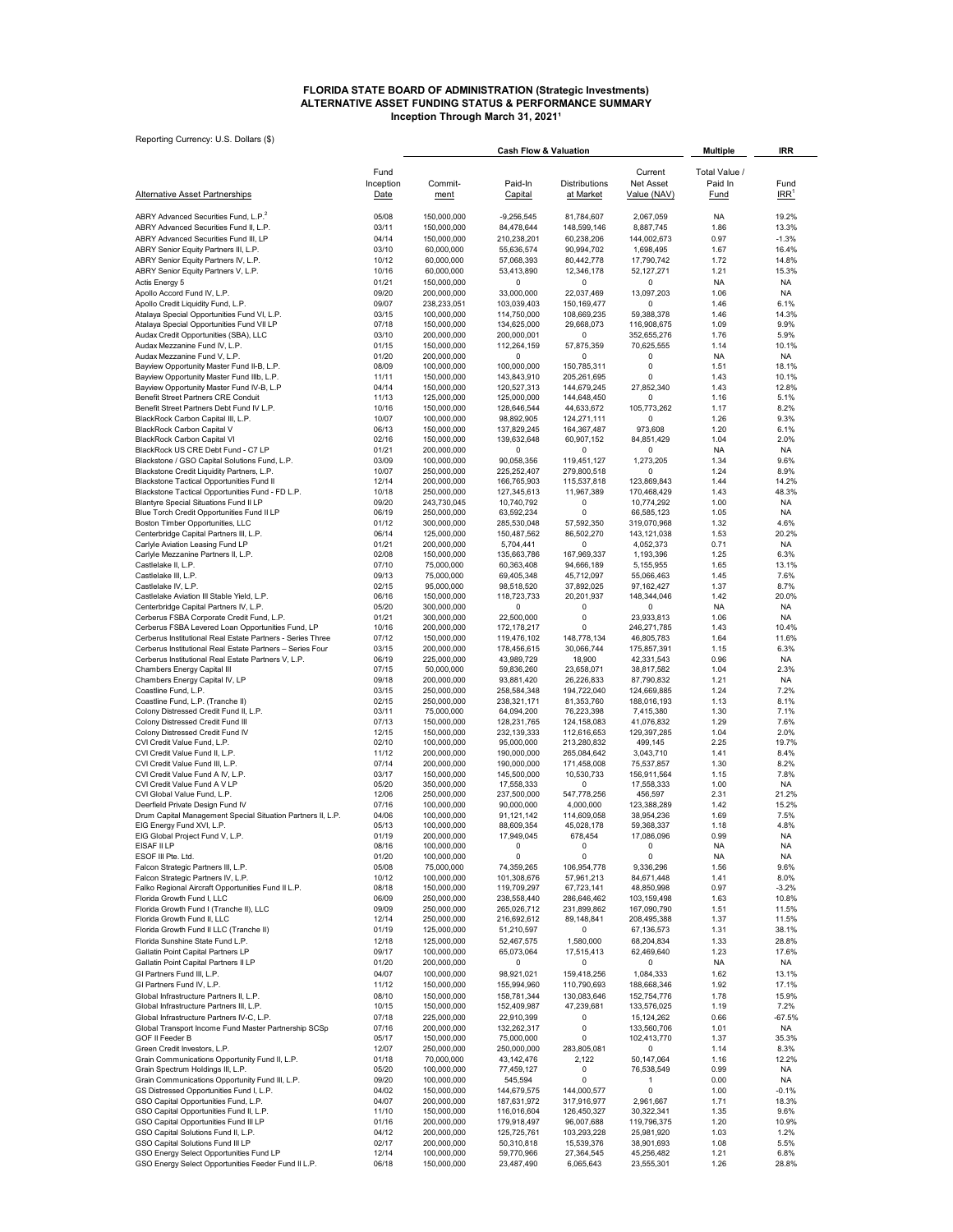Reporting Currency: U.S. Dollars (\$)

| Reporting Currency: U.S. Dollars (\$)                                           |                |                            |                                  |                          |                          |                   |                        |
|---------------------------------------------------------------------------------|----------------|----------------------------|----------------------------------|--------------------------|--------------------------|-------------------|------------------------|
|                                                                                 |                |                            | <b>Cash Flow &amp; Valuation</b> | <b>Multiple</b>          | <b>IRR</b>               |                   |                        |
|                                                                                 | Fund           |                            |                                  |                          | Current                  | Total Value /     |                        |
|                                                                                 | Inception      | Commit-                    | Paid-In                          | <b>Distributions</b>     | <b>Net Asset</b>         | Paid In           | Fund                   |
| <b>Alternative Asset Partnerships</b>                                           | Date           | ment                       | Capital                          | at Market                | Value (NAV)              | <b>Fund</b>       | $IRR$ <sup>1</sup>     |
| HealthCare Royalty Partners III, L.P.                                           | 07/13          | 65,000,000                 | 64,778,727                       | 34,888,035               | 44,428,572               | 1.22              | 12.0%                  |
| Highbridge Convertible Dislocation Fund (Delaware), L.P.                        | 03/20          | 200,000,000                | 140,615,804                      | 105,360                  | 164,406,146              | 1.17              | NA                     |
| IFM Global Infrastructure Fund, L.P.                                            | 01/08          | 300,000,000                | 300,000,000                      | 0                        | 581,072,056              | 1.94              | 10.9%                  |
| ILS Property & Casualty Fund II, L.P.                                           | 09/18          | 57,375,000                 | 56,639,819                       | 11,921,906               | 6,092,751                | 0.32              | $-57.1%$               |
| Jackson Timberland Opportunities, LLC                                           | 06/12          | 200,000,000                | 197,641,289                      | 65,148,925               | 192,444,231              | 1.30              | 4.5%                   |
| KLCP ERISA Fund E2 (US) LP                                                      | 10/19          | 200,000,000                | 125,073,367                      | 32,929,450               | 104,302,161              | 1.10              | <b>NA</b>              |
| Lake Jackson, L.P.                                                              | 04/17          | 100,000,000                | 152,065,392                      | 82,716,058               | 88,438,913               | 1.13              | <b>NA</b>              |
| <b>LCM Credit Opportunities III</b>                                             | 06/16          | 150,000,000                | 92,503,548                       | 26,394,976               | 83,729,488               | 1.19              | 5.8%                   |
| LCM Partners COPS 4 (USD) SLP<br>LCM Partners SOLO Va LP                        | 01/20<br>01/20 | 200,000,000<br>50,000,000  | 25, 135, 889<br>0                | 6,417,999<br>$\mathbf 0$ | 20,421,526<br>0          | 1.07<br><b>NA</b> | <b>NA</b><br><b>NA</b> |
| Levine Leichtman Capital Partners IV, L.P.                                      | 07/07          | 100,000,000                | 84,971,950                       | 146,678,845              | 14,098,443               | 1.89              | 19.2%                  |
| Levine Leichtman Capital Partners V, L.P.                                       | 08/12          | 200,000,000                | 246,104,535                      | 159, 101, 723            | 261,971,526              | 1.71              | 15.5%                  |
| Levine Leichtman Capital Partners VI, L.P.                                      | 11/16          | 200,000,000                | 168,755,916                      | 63,000,175               | 124,960,916              | 1.11              | 8.4%                   |
| Marathon European Credit Opportunities Fund II                                  | 01/14          | 100,000,000                | 75,207,473                       | 88,795,262               | 20,298,910               | 1.45              | 8.6%                   |
| MCP Private Capital Fund III                                                    | 12/16          | 94,672,315                 | 75,545,713                       | 11,654,111               | 85,200,192               | 1.28              | 16.2%                  |
| MCP Private Capital Fund IV SCSp                                                | 12/19          | 216,649,515                | 12,349,216                       | $\Omega$                 | 11,776,826               | 0.95              | <b>NA</b>              |
| Mill Road Capital III, L.P.                                                     | 11/18          | 150,000,000                | 85,806,853                       | 45,958,883               | 123,674,676              | 1.98              | 101.1%                 |
| Miravast ILS Credit Opportunities LP                                            | 10/17          | 150,000,000                | 88,616,365                       | $\Omega$                 | 99,121,757               | 1.12              | 11.3%                  |
| Morgan Stanley Real Estate Mezzanine Fund, L.P.                                 | 11/07          | 44,745,608                 | 44,745,608                       | 19,531,937               | $\Omega$                 | 0.44              | $-25.8%$               |
| MSD SBAFLA FUND LP<br>NovaQuest Pharma Opportunities Fund V, L.P.               | 01/20<br>07/16 | 200,000,000<br>125,000,000 | 62,530,639<br>47,181,721         | $\Omega$<br>13,728,606   | 64,430,819<br>45,413,352 | 1.03<br>1.25      | <b>NA</b><br>16.6%     |
| Oaktree Opportunities Fund VIII, L.P.                                           | 05/09          | 100,000,000                | 100,000,000                      | 142,025,917              | 3,756,976                | 1.46              | 9.1%                   |
| Oaktree Opportunities Fund IX, L.P.                                             | 10/11          | 100,000,000                | 100,000,000                      | 50,684,170               | 77,517,785               | 1.28              | 4.5%                   |
| Oaktree Opportunities Fund Xb, L.P.                                             | 07/14          | 200,000,000                | 120,000,000                      | $\mathbf 0$              | 145,446,619              | 1.21              | 16.3%                  |
| OCM Opportunities Fund VIIb, L.P.                                               | 02/07          | 50,000,000                 | 45,000,000                       | 77,828,368               | 90,514                   | 1.73              | 16.4%                  |
| OCM Opportunities Fund VIIIb, L.P.                                              | 01/10          | 50,000,000                 | 50,000,000                       | 51,929,129               | 18,116,688               | 1.40              | 6.3%                   |
| OHA Tactical Investment Fund, L.P.                                              | 01/20          | 200,000,000                | 29,533,116                       | 5,958,624                | 31,073,406               | 1.25              | <b>NA</b>              |
| Orion Energy Credit Opportunities Fund III, L.P.                                | 12/19          | 150,000,000                | 15,624,992                       | 1,032,536                | 13,921,188               | 0.96              | <b>NA</b>              |
| Orion Fund I, L.P.                                                              | 04/12          | 100,000,000                | 104,722,062                      | 64,213,305               | 45,335,208               | 1.05              | 1.0%                   |
| Orion Mine Finance Fund II                                                      | 01/16          | 100,000,000                | 135,477,274                      | 59,986,912               | 109,843,233              | 1.25              | 13.3%                  |
| Orion Mine Finance Co-Fund II LP                                                | 05/17          | 50,000,000                 | 33,648,956                       | 9,377,448                | 38,483,825               | 1.42              | 21.5%                  |
| PAG Loan Fund IV L.P.                                                           | 01/19          | 150,000,000                | 99,367,430                       | 41,776,895               | 65,786,258               | 1.08              | <b>NA</b>              |
| Patria Infrastructure Fund IV, L.P.<br>PCG Special Situation Fund, L.P.         | 01/18<br>07/03 | 100,000,000<br>150,000,000 | 2,696,446<br>138,966,409         | 2,851<br>218,531,645     | 2,323,099<br>$\Omega$    | 0.86<br>1.57      | NA<br>6.6%             |
| Primary Wave Music IP Fund I, LP                                                | 02/16          | 75,000,000                 | 83,765,889                       | 19,933,328               | 41,734,177               | 0.74              | $-15.7%$               |
| Primary Wave Music IP Fund 2, LP                                                | 01/19          | 150,000,000                | 125,026,008                      | 4,378,388                | 132,048,888              | 1.09              | 17.2%                  |
| Providence TMT Special Situations Fund, L.P.                                    | 04/08          | 150,000,000                | 131,636,387                      | 232,191,368              | 1,685,132                | 1.78              | 14.4%                  |
| Providence TMT Debt Opportunity Fund II, L.P.                                   | 09/10          | 100,000,000                | 97,290,863                       | 145,485,418              | $\Omega$                 | 1.50              | 10.7%                  |
| Providence Debt Fund III L.P.                                                   | 09/13          | 150,000,000                | 164,829,104                      | 140,150,794              | 73,216,737               | 1.29              | 6.9%                   |
| SASOF V LP                                                                      | 08/19          | 150,000,000                | 6,909,351                        | 153,385                  | 3,641,845                | 0.55              | <b>NA</b>              |
| SBAF Mortgage Fund                                                              | 06/09          | 650,000,000                | 664,691,649                      | 697,028,214              | 120,276,130              | 1.23              | 8.9%                   |
| Sciens Aviation Special Opportunities Fund III, L.P.                            | 03/14          | 85,300,000                 | 103,527,304                      | 112,286,708              | 12,526,958               | 1.21              | 14.0%                  |
| Sciens Aviation Special Opportunities Fund IV, L.P.                             | 06/17          | 150,000,000                | 109,317,408                      | 36,972,005               | 64,297,546               | 0.93              | $-5.2%$                |
| Silver Lake Waterman Fund III, L.P.<br>Sprott Private Resource Lending (US), LP | 09/18<br>05/14 | 150,000,000<br>100,000,000 | 66,162,543<br>74,978,077         | 25,180,939               | 39,609,382<br>23,807,750 | 0.98<br>1.22      | $-6.2%$<br>12.6%       |
| Sprott Private Resource Lending II (US), LP                                     | 12/18          | 150,000,000                | 102,546,668                      | 67,919,044<br>22,419,655 | 93,556,102               | 1.13              | 20.2%                  |
| Square Mile Partners III, L.P.                                                  | 01/08          | 100,000,000                | 113,222,358                      | 152,584,591              | 259,044                  | 1.35              | 10.5%                  |
| TCW/Crescent Mezzanine Partners V, L.P.                                         | 09/07          | 150,000,000                | 151,650,731                      | 199, 125, 862            | 11,246,825               | 1.39              | 10.6%                  |
| TCW/Crescent Mezzanine Partners VI. L.P.                                        | 02/11          | 150,000,000                | 145,386,745                      | 150.471.497              | 43,362,464               | 1.33              | 8.4%                   |
| TCW/Crescent Mezzanine Partners VII, L.P.                                       | 01/15          | 150,000,000                | 148,920,336                      | 57,674,360               | 112,088,397              | 1.14              | 9.1%                   |
| Torchlight Debt Fund VII, LP                                                    | 01/20          | 250,000,000                | 25,000,000                       | 0                        | 25,983,665               | 1.04              | NA                     |
| TPG - TAC 2007, L.P.                                                            | 09/07          | 275,751,989                | 261,887,779                      | 277,988,555              | $\Omega$                 | 1.06              | 2.1%                   |
| TSSP Adjacent Opportunities Fund                                                | 07/13          | 200,000,000                | 332,192,240                      | 243,468,369              | 157,293,113              | 1.21              | 10.2%                  |
| Tricon IX, L.P.                                                                 | 05/07          | 105,000,000                | 104,426,511                      | 157,043,472              | 14,522,993               | 1.64              | 9.6%                   |
| Tricon XI L.P.                                                                  | 07/12          | 100,000,000                | 89,913,747                       | 88,723,484               | 9,954,273                | 1.10              | 2.4%                   |
| TriGate Property Partners II, L.P.                                              | 06/12          | 50,000,000                 | 37,931,049                       | 40,951,525               | 18,216,627               | 1.56              | 11.5%                  |
| TriGate Property Partners III, L.P.                                             | 08/15          | 75,000,000                 | 63,031,976                       | 21,537,218               | 54,630,397               | 1.21              | 9.7%                   |
| TriGate Property Partners IV, L.P.<br>Varde Partners Fund X, L.P.               | 08/19<br>09/09 | 150,000,000                | 16,584,086<br>100,000,000        | 2,244,089<br>166,488,160 | 8,040,889<br>12,122,749  | 0.62<br>1.79      | <b>NA</b><br>10.4%     |
| Varde Fund XI, L.P.                                                             | 02/13          | 100,000,000<br>200,000,000 | 200,000,000                      | 167,234,807              | 103,284,577              | 1.35              | 5.3%                   |
| The Varde Fund XII-C                                                            | 03/16          | 200,000,000                | 200,000,000                      | 68,744,432               | 165,474,038              | 1.17              | 4.3%                   |
| Vine Media Opportunities - Fund III, L.P.                                       | 08/13          | 100,000,000                | 92,942,494                       | 30,411,045               | 70,740,856               | 1.09              | 1.9%                   |
| Vine Media Opportunities Fund IV, L.P.                                          | 04/17          | 100,000,000                | 162,300,638                      | 117,836,084              | 51,795,929               | 1.05              | 12.1%                  |
| VSS Structured Capital II, L.P.                                                 | 06/08          | 75,000,000                 | 76,820,267                       | 148,273,573              | 22,614,769               | 2.22              | 25.7%                  |
| Wayzata Opportunities Fund II, L.P. <sup>2</sup>                                | 09/07          | 50,000,000                 | $\Omega$                         | 50,677,959               | 1,382,219                | <b>NA</b>         | 16.5%                  |
| Wayzata Opportunities Fund III, L.P.                                            | 03/09          | 150,000,000                | 68,415,000                       | 38,931,853               | 22,549,195               | 0.90              | $-2.8%$                |
| WestRiver Innovation Lending Fund VIII, LP                                      | 08/18          | 150.000.000                | 182.585.272                      | 126.192.911              | 88.573.865               | 1.18              | 39.9%                  |